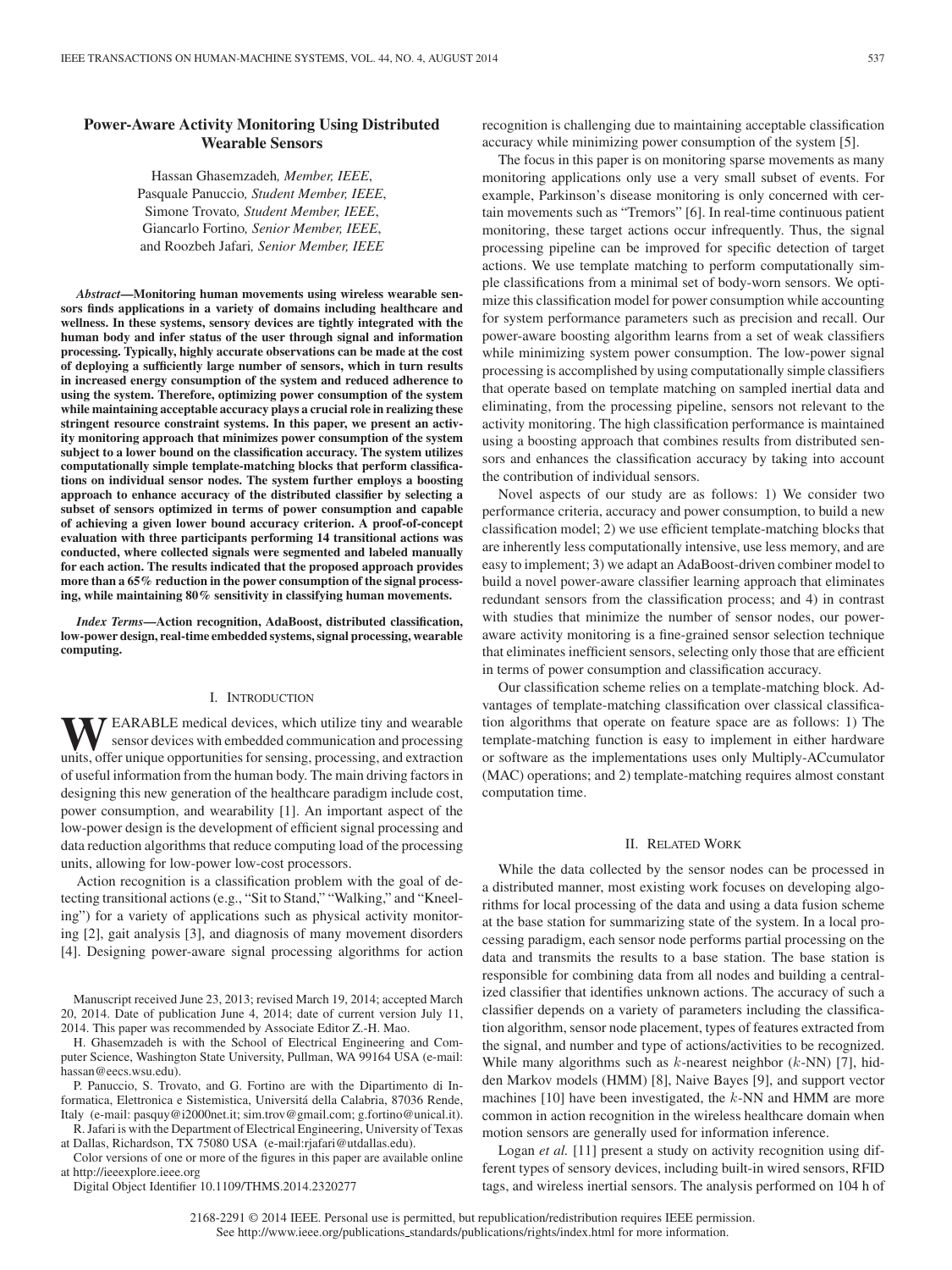data collected from more than 900 sensor inputs shows that motion sensors outperform the other sensors on many of the movements studied. A prototype called *MEDIC*, developed in [12] for remote healthcare monitoring, uses a personal digital assistant as the base station and several sensor nodes that collect and process physiological data. A Naive Bayes classifier [13] provides more than 90% accuracy. A wireless body sensor system for monitoring human activities and location in indoor environments is introduced in [14], where each sensor node is equipped with an accelerometer, gyroscope, and magnetometer. Bao *et al.* [15] use a network of five accelerometers to classify a sequence of daily activities. They report a classification accuracy of 84% for detecting 20 actions. The system in [16] uses seven different sensors embedded in a single node to classify 12 movements and achieves a classification accuracy of 90%. The accuracy reported by the centralized  $k$ -NN classifiers in [17] is greater than 90% for classification of different human actions.

Reducing the number of active nodes is a common approach for power optimization and wearability enhancement in body sensor networks. Ghasemzadeh *et al.* [17] formulate the coverage problem in the context of movement monitoring using inertial on-body sensors. Their technique focuses on the minimum number of sensor nodes that produces a full action coverage set. Another way to reduce the number of active nodes is to keep track of the actions performed and to use the subset of sensors that can observe transitions from the current motion [18]. Zappi *et al.* [19] propose to optimize the system energy consumption by selecting the required subset of sensors with metaclassifier sensor fusion. Therefore, it is sufficient to turn ON sensors only when their values are needed to enhance accuracy. In [20], only a few sensor nodes are required to correctly classify a small action set. Additional sensor nodes are added to the system, if new actions cannot be uniquely identified by the existing sensors. Lombriser *et al.* [21] introduces a model for dynamic reconfiguration of the system, thus reducing the number of active nodes.

The idea of combining simple classifiers to achieve higher accuracy results is discussed in [22], where authors suggest using a single accelerometer for activity monitoring and combining classifiers using plurality voting. A lot of work has been done on selecting only relevant pieces of information for classification. Selecting only individual features for each activity can improve the rate of the classification as in [23]. In [24], AdaBoost is used to select a small number of features to speed classification. The algorithm automatically selects the best features and ranks them based on their classification performance. Given the maximum number of features that the activity recognition system can use, the system automatically chooses the most discriminative subset of features and uses them to learn an ensemble of discriminative static classifiers for the activities that need to be recognized.

#### III. ACTIVITY MONITORING MODEL

In this section, we present the architecture of our activity monitoring model (see Fig. 1), which uses template matching for local classification and a weighted combiner model for global decision making. In Section IV., we will use this action recognition model to formulate a problem for sensor selection.

Our signal processing algorithms use a simple template-matching model to reduce complexity and customize the processing model for action recognition applications [25]. Our approach is based on normalized cross correlation (NCC) [26] which is lightweight, fast, and adaptable for real-time implementations. Each sensor stream is associated with a binary classifier that runs on the sensor node. The classifier performs coarse analysis on the motion signals by comparing the incoming signal with a predefined template associated with the target



Fig. 1. Template-matching and boosting approaches for action recognition.

action. The template matching generates a similarity score between the signal and the target template. The calculated score is compared against a threshold in order to classify the incoming signal into a binary truth value (true if the current action is classified as a target action and false for a nontarget action).

The model needs only the template of the target action to be stored on the sensor node, and it requires only the computation of the NCC score (which is faster than other similarity measures such as dynamic time warping and HMM approaches typically used in activity recognition). We design a "weak classifier" for each sensor on the node and combine local decisions to create a significantly stronger classifier at the base station. Per-node weak classifiers support implementation of the signal processing algorithms in the node [27], [28]. In addition, the classifier combiner ensures improved accuracy. Since the signal processing is done on the node, the amount of data sent to the base station is reduced, resulting in a reduction of energy consumption and bandwidth.

## *A. Template Generation*

To obtain a unique template for the target action, we use a supervised learning approach. This task is accomplished during training and is independent of the real-time constraints of the system. The raw sensor readings are collected along with the video recording of the actions. The collected signals are then segmented and labeled manually for each action. Video recording is used to segment the data in a more fine-grained manner. This manual segmentation ensures precise segmentation and labeling of the data and limits injecting automatic segmentation errors to subsequent signal processing and pattern recognition blocks. The action template needs to be representative of the specific action while being robust to variabilities between different people and movement instances. Our templates are generated by comparing every pair of training instances and choosing the one which is most similar to the others. The NCC measure is used to calculate similarity score between pairs of training instances.

Action instances may vary in length. While a template has a fixed length, the incoming signal segment may have a different length. To address this problem, we assume that the template and the incoming signal segment have the same length. A normalization technique is used to make the two signals uniform in length. The normalization process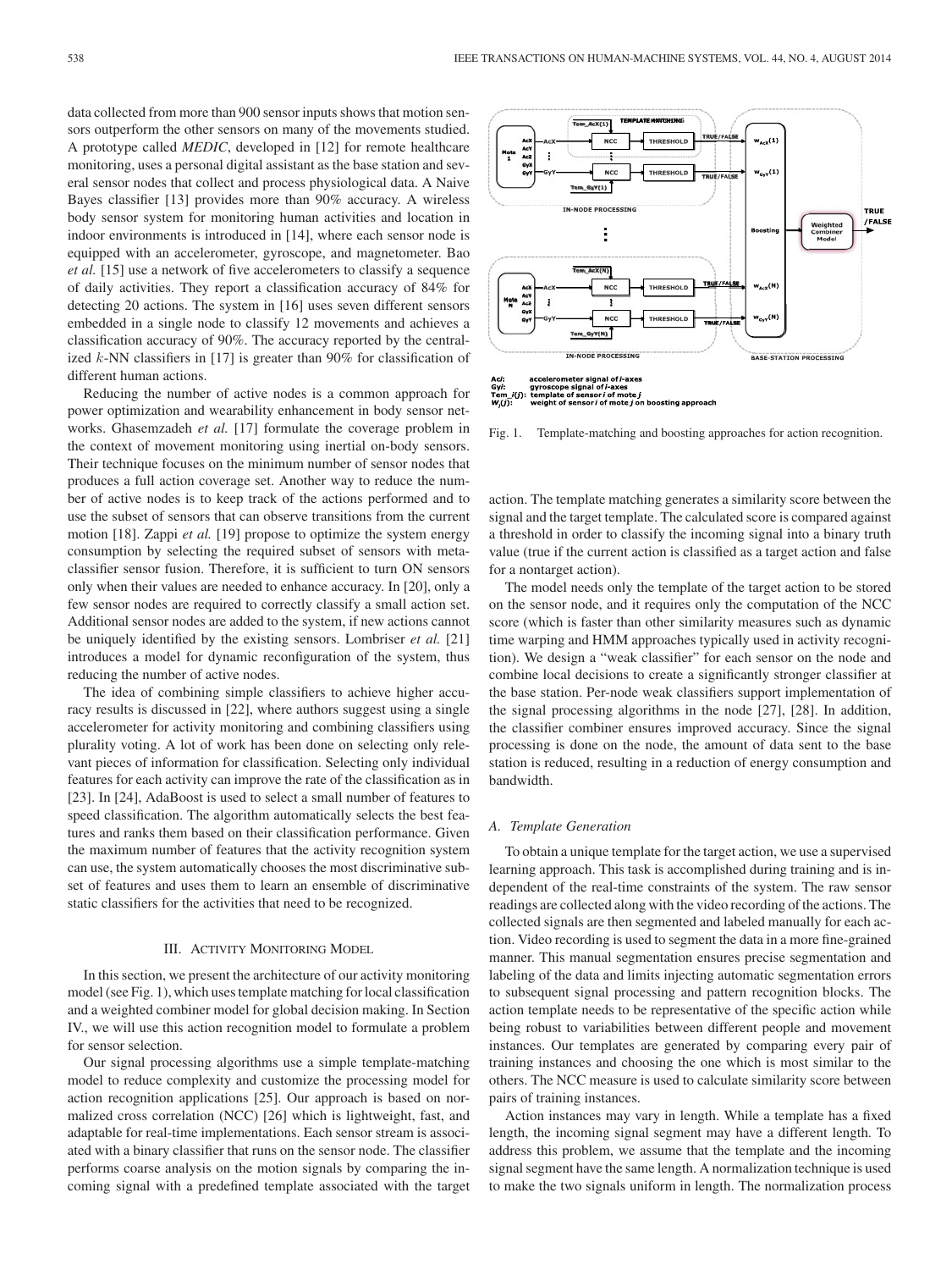for two signals  $S$  and  $T$  is given by

$$
newS(i) = S\left(\left\lfloor \frac{|S|}{|T|} \right\rfloor \times i\right) \quad \forall i \in \{1, 2, \dots, |T|\} \tag{1}
$$

where  $T$  is the longer signal and  $newS$  is the transformation of the shorter signal.

## *B. Weak Classifier*

Each sensor node in our system is composed of several weak classifiers, each associated with a physical sensor such as *x*-accelerometer, *y*-accelerometer, and *z*-accelerometer. The first step in our model is an in-node classification of the signals being generated by the inertial sensors using weak classifiers. This classification is accomplished using a threshold value for each axis of the sensors. The threshold is calculated to distinguish between target and nontarget instances. The value for each weak classifier is calculated during training and is set to fall between upper and lower bounds. These bounds are the average of the cross-correlation values by comparing the template with positive and negative instance classes.

Each weak classifier makes a decision on the incoming signal as follows. For each axis of the sensors (e.g., three for accelerometer and two for gyroscope), the corresponding signal is used to perform the template matching and compare the incoming signal with the previously determined template. If the result of the comparison is greater than the threshold, the signal is labeled as a target action. Otherwise, the signal is classified as a nontarget action.

#### *C. Weighted Combiner*

Although in-node classifiers are computationally simple and fast, their accuracy is limited by the relatively small amount of information they observe from human actions. In fact, each weak classifier uses only a 1-D signal to perform template matching. In order to enhance interclassifier performance, we employ a decision fusion approach based on ensemble learning [29]. Our decision fusion algorithm is a classifier combiner, which takes into account the amount of contribution each weak classifier can make to the overall accuracy of the system.

Although our decision fusion approach is inspired by the ensemble learning, it is quite different from classical techniques. Traditional ensemble learning techniques iteratively resample the training set and train the classifier with a new resampled training set at each phase of the algorithm. In contrast, we work with the original training instances without resampling them, and a weight is assigned to one of the classifiers at each iteration of the algorithm. Our basic boosting approach is presented in Algorithm 1.

## **Algorithm 1:** Weighted Combiner Model

**data**: *TS* training set  $(x_1, y_1), (x_2, y_2), \ldots, (x_N, y_N)$ , L learning algorithm generating hypothesis  $h_t(x)$  classifier,  $N$  size of training set **initialize**:  $d_n$  weight of instance n (d is a distribution with  $1 = \sum_{n=1}^{N} d_n d_n = 1/N$ **input** : T max number of hypotheses in the ensemble **begin for**  $t = 1, \ldots, |T|$  **do** 1. Train weak learner and obtain hypothesis  $h_t$ 2. Compute error  $\epsilon_t = \sum_{n=1}^{N} d_n I(y_n \neq h_t(x_n))$ 3. Compute hypothesis weight  $\alpha_t = \frac{1}{2} \ln \frac{1-\epsilon_t}{\epsilon_t}$ **output**: combined hypothesis  $f_{Com}(x) = \sum_{t=1}^{T} \alpha_t h_t(x)$ 

The algorithm works with a set of training instances that are correctly labeled with the appropriate actions. Each instance consists of a sensor reading (i.e.,  $x_i$ ) and a label (i.e.,  $y_i$ ) and is associated with a weight that is equal for all instances of the same action. Let  $L$  be the learning algorithm that generates the hypothesis  $h_t(x)$ . The algorithm L is the method of finding the threshold, and  $h_t(x)$  is the function of our weak classifier that produces true/false labels. If the outcome of the comparison between instance  $x$  and target action template is greater than or equal to the threshold value, a true label is generated. Each weak classifier is associated with a weight, depending on the classification error that is obtained during training. The weak classifiers that achieve a smaller error are assigned larger weights to signify their contribution to the overall system performance.

## IV. POWER OPTIMIZATION APPROACH

Classical AdaBoost learns from a set of weak classifiers and boosts classification performance by allocating weights to the individual local classifiers. The weights specify contribution of each classifier to the overall classification task. There are two main drawbacks with this approach.

- 1) AdaBoost examines all classifiers even if they provide less informative data for classification. Contribution of different sensors to action recognition varies depending on the placement of the sensor, type of inertial information, and actions of interest. Practically, body-worn sensors can produce redundant or correlated information when a movement occurs. For instance, signal values from nodes placed on the "upper arm" and "lower forearm" correlate during an upper body movement. In addition, data provided by a node placed on the "leg" may not contribute to upper body movements. Consequently, a more intelligent learning algorithm could select only those sensors that better contribute to the classification accuracy.
- 2) AdaBoost does not take into account the power requirements of the individual weak classifiers while learning from weak classifiers. In fact, the weights assigned by the AdaBoost account only for the accuracy of the classifiers. However, power consumption of the classifiers varies depending on the type of sensors, computing complexity, and data communication requirements. For example, gyroscopes generally consume much more power than accelerometers. Therefore, the optimal subset of the classifiers is selected by making an appropriate design tradeoff between accuracy and power consumption.

## *A. Problem Formulation*

Our system aims to detect a target action of interest,  $\hat{a}$ , associated with a particular template. Therefore, the system consists of several binary weak classifiers each contributing to detection of the target action using a template-matching approach. To build a classification framework, we assume that there are a total of  $m$  nontarget actions, i.e.,  $A = \{a_1, a_2, \ldots, a_m\}$ , that may occur during the operation of the system.

A motion sensor node,  $s_i$ , is a physical wearable node composed of  $l$  sensors that capture inertial data from human movements. Let  $S = \{s_1, s_2, \ldots, s_n\}$  be a set of n sensor nodes that are used to distinguish between the target action and nontarget actions. An example of a sensor node used for our proof-of-concept evaluation has  $l = 5$  sensors including three axes of accelerometer and two axes of gyroscope readings.

Each sensor node,  $s_i$ , consists of l weak classifiers:  $C_i$  =  $\{C_{i1}, C_{i2}, \ldots, C_{il}\}.$  Each classifier  $C_{ik}$  is associated with one of the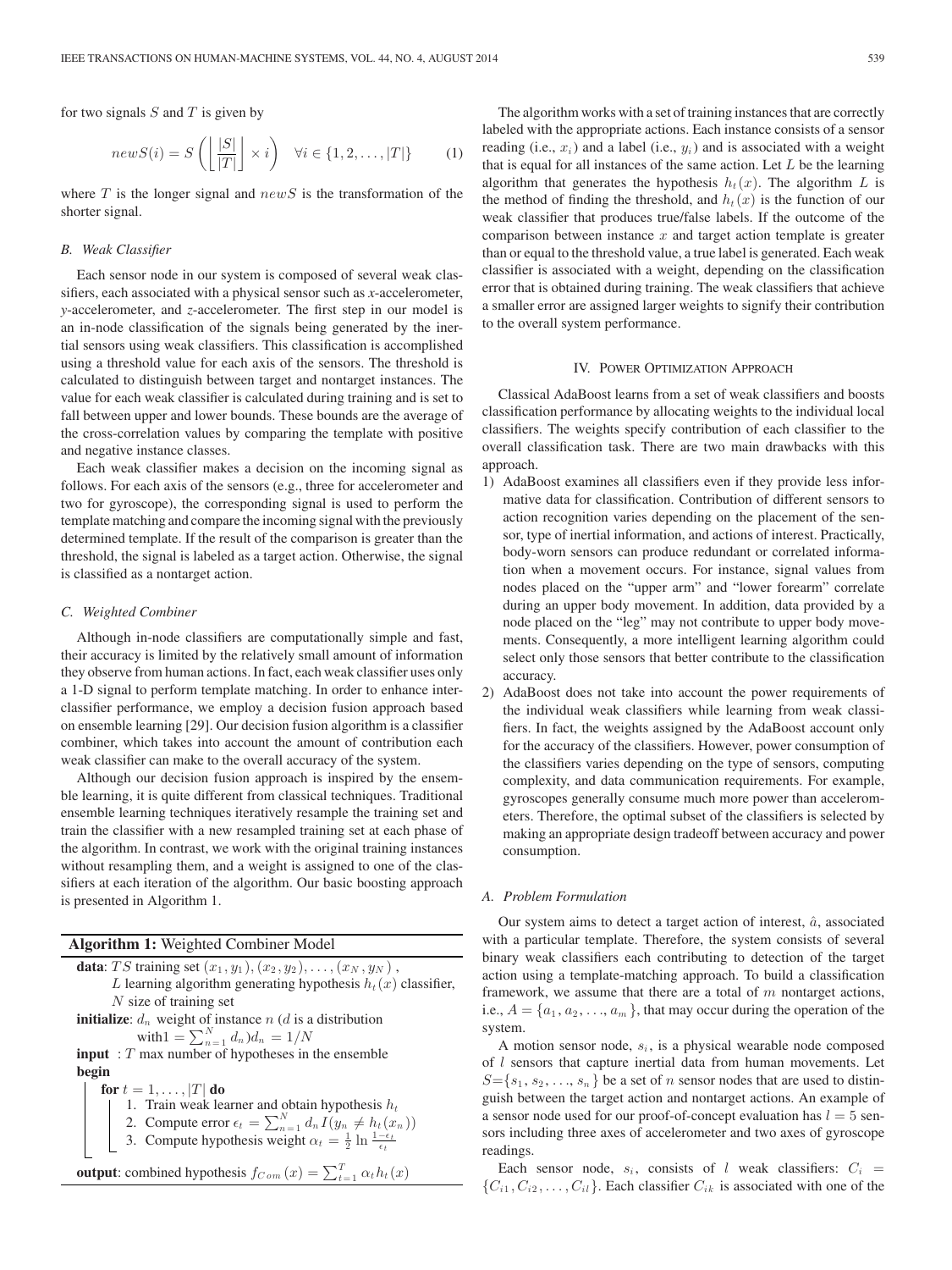

Fig. 2. Learning algorithm and classifier combiner during training and test.

sensors available on  $s_i$  and is a binary classifier that makes a classification decision using the similarity score obtained from NCC.

Given the  $n$  nodes and  $l$  sensors per node, the system has a total of  $T = n \times l$  weak classifiers. Fig. 2 shows how learning parameters (e.g., weights  $\alpha_{11}, \ldots, \alpha_{nl}$ ) are generated during training. The learning algorithm can also provide an estimate of the expected accuracy of the entire classification,  $\alpha$ . We note that the performance modeling in Fig. 2 relies solely on the training data used in the learning phase and is not biased by any close feedback input from the test module.

To calculate power consumption of the set of active classifiers, we consider two sources of power consumption, namely computation and communication costs. We assume that each classifier is associated with a specific sensor (e.g., *x*-accelerometer, *y*-gyroscope) and, therefore, has a fixed computation cost depending on whether or not it is selected.

*Definition 1 (Computation Cost):* For each classifier  $C_{ij}$  associated with ith node and jth classifier, we define  $w_{ij}$  as the computation cost associated with power consumption of the corresponding sensor. This value is *a priori* known and has a nonzero value for active classifiers, while it is zero for nonactive sensors

$$
P_{\text{comp}} = \sum_{i=1}^{n} \sum_{j=1}^{l} x_{ij} w_{ij}
$$
 (2)

where  $x_{ij}$  denotes if classifier  $C_{ij}$  is active

$$
x_{ij} = \begin{cases} 1, & \text{if classifier } C_{ij} \text{ is active} \\ 0, & \text{otherwise.} \end{cases}
$$
 (3)

*Definition 2 (Communication Cost).* For a set of weak classifiers used for learning, the communication cost is given by

$$
P_{\text{comm}} = \sum_{i=1}^{n} f\left(\sum_{j=1}^{l} x_{ij} b_{ij}\right)
$$
 (4)

where  $f(.)$  denotes the communication cost due to transmission of certain amount of data,  $x_{ij}$  denotes if classifier  $C_{ij}$  is selected, and  $b_{ij}$ represents the amount of data that is generated by classifier  $C_{ij}$  and needs to be transmitted to the base station.

We note that the communication costs are calculated for each sensor node rather than individual sensors/classifiers. This is mainly due to combining results of all active classifiers at each node prior to transmission to the base station. In other words, energy cost of communications is calculated collectively for all active sensors at each node.

The power consumption of the system due to selection of a set of weak classifiers used for learning is then given by

$$
Z = P_{\text{comp}} + P_{\text{comm}}.\tag{5}
$$

*Problem 1:* Given a set of  $T = \bigcup C_i = \{C_{11}, C_{12}, \ldots, C_{n l}\}\)$  classifiers, as well as data units  $b_{ij}$  and computation cost  $w_{ij}$  for each classifier  $C_{ij}$ , the problem of minimum cost classifier selection (MCCS) is to find a subset of  $C_{ij}$  with minimum total cost while a lower bound of  $\alpha \geq F$  on the overall accuracy is met.

Therefore, the optimization problem can be written as follows:

Minimize 
$$
\sum_{i=1}^{n} \sum_{j=1}^{l} x_{ij} w_{ij} + \sum_{i=1}^{n} f\left(\sum_{j=1}^{l} x_{ij} b_{ij}\right)
$$
 (6)

subject to

$$
\alpha \ge F. \tag{7}
$$

### *B. Problem Complexity*

The optimization problem presented in (6) poses several difficulties in arriving at an optimal solution: 1) The communication cost in (4) is a concave function, and minimizing a concave function is considered to be hard in general [30]. Concavity of the communication cost is due to the decrease in energy per bit as packet size increases. In fact, larger packets consume less energy per bit, turning the cost function into a concave function [31]. 2) The constraints of the optimization problem in (7) are nonlinear inequalities, which makes the minimization problem even harder. Therefore, in its general case, the MCCS problem belongs to the broad class of concave minimization problems over nonlinear constraints.

To develop a polynomial-time algorithm for the MCCS problem, we simplify some assumptions made for our classification model. Transforming the concave communication cost function into a linear function of the transmitted data turns the objective function into a convex function. One specific property of our weak classifiers is that they produce a fixed (e.g.,  $\lambda$ ) and small amount of data per classification. That is, upon occurrence of a new action, each active classifier generates a label (true/false) as (see Fig. 1). Typically, only a few bits are generated by each sensor node depending on the number of active sensors. When the number of sensors embedded within each node is small, the communication costs are almost constant for the nodes with at least one active sensor. In other words, for each sensor/classifier, we have

$$
f(x_{ij}b_{ij}) = \begin{cases} \lambda, & \text{if classifier } C_{ij} \text{ is active} \\ 0, & \text{otherwise.} \end{cases}
$$
 (8)

For example, the amount of energy per bit is about 0.67  $\mu$ J when data transmission rate is 1 bit/s. Increase in the amount of energy per bit is negligible when the data rate increases by a few bits per second, mainly because the packet header is the dominant factor in the packet size. Thus, it is reasonable to assume that

$$
f\left(\sum_{j=1}^{l} x_{ij} b_{ij}\right) = f(x_{ij} b_{ij}) = \lambda.
$$
 (9)

Therefore, local results can be combined to form a small fixed-size packet. As a result, it is reasonable to assume that the communication cost is constant for each active classifier. With this, the objective function in our optimization problem can be rewritten as follows:

Minimize 
$$
\sum_{i=1}^{n} \sum_{j=1}^{l} x_{ij} (w_{ij} + \lambda)
$$
 (10)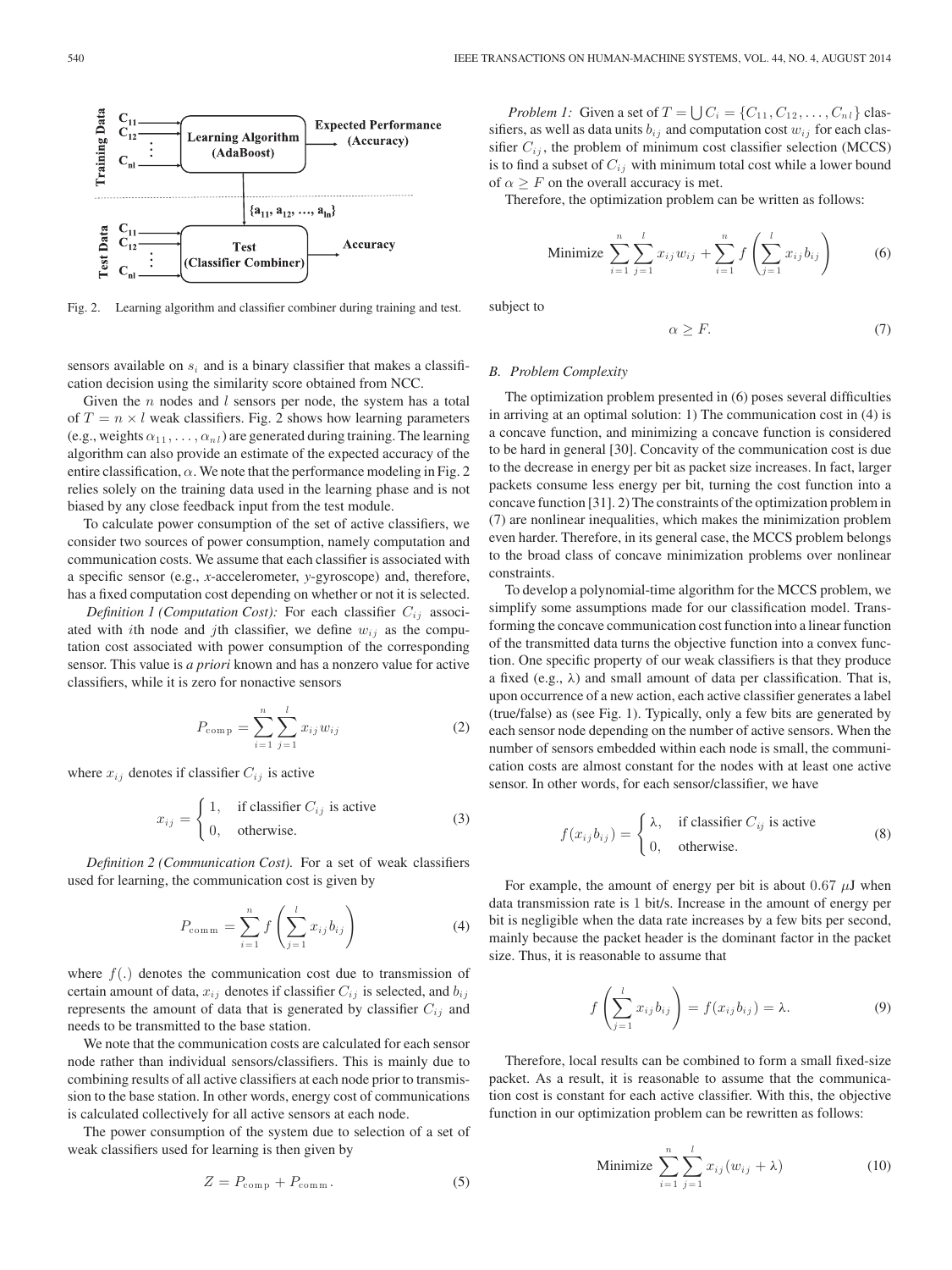where  $\lambda$  is the communication cost for each active node. This would turn our optimization problem into minimizing the overall computation cost.

## *C. Greedy Approach*

In this section, we present a greedy heuristic algorithm that takes power consumption and accuracy of the weak classifiers into account and finds a subset of the least power-consuming classifiers that maintain an overall accuracy of at least equal to a given value. Our greedy algorithm is a backward elimination algorithm that starts with all classifiers being considered for AdaBoost learning. The set of all classifiers can potentially achieve a maximum accuracy that might be much higher than the lower bound accuracy. However, this configuration is highly power consuming as it uses all available sensors for action recognition. The algorithm iterates through different steps until it stops given a condition on overall accuracy of the classification. At each stage of the algorithm, one of the classifiers is eliminated. The elimination criterion is validated as a tradeoff between power consumption and accuracy. Specifically, the classifier whose  $\frac{w_{ij}}{\alpha_{ij}}$  is maximized is the candidate for elimination. We note that  $w_{ij}$  and  $\alpha_{ij}$  represent the power consumption and significance of the classifier  $C_{ij}$ , respectively. Yet, at each step, the algorithm checks whether the overall accuracy is still above the minimum desirable value. The algorithm stops if elimination of the next classifier would decrease the overall accuracy to a value below the given desirable threshold, F.

#### V. PROOF-OF-CONCEPT EVALUATION

In this section, we present a proof-of-concept evaluation of our classification framework and power-aware sensor selection algorithm. The data were collected from three males in good health. The data include acceleration and angular velocity for these 12 transitional actions: 1) stand to sit, 2) sit to stand, 3) sit to lie, 4) lie to sit, 5) bend and grasp, 6) kneeling, right leg first (Kneel-R), 7) kneeling, left leg first (Kneel-L), 8) turn clockwise 90◦ (CW90), 9) turn counterclockwise 90◦ (CCW90), 10) move forward—1 step (Move F), 11) move backward— 1 step (Move B), and 12) jump. Each participant was asked to perform each one of the actions ten times while wearing four motion sensors on these body locations: 1) right wrist, 2) waist, 3) right thigh, 4) right ankle. Each wearable sensor node had five sensors including three axes of accelerometer and two axes of gyroscope. The data collected from the experiments were stored on a Laptop computer where we developed our signal processing algorithms and conducted the analytic results.

### *A. Training Parameters*

A set of experiments was conducted to identify the 12 actions listed previously. For each experiment, the particular action was considered as target action, and the rest of the actions formed a nontarget class. As discussed previously, for each target action, we generate a template that will be used during training, for parameter setting and threshold calculation, and during test to compare the template against the incoming action. The training dataset for each target action was used to generate the corresponding template for each weak classifier. We recall that each classifier is associated with one axis of the inertial sensors. The training instance with the minimum average distance from all others was considered as the template of the target action.

Once a target template is determined, a threshold value needs to be calculated for each weak classifier. The threshold will be used later during classification to accept or reject an incoming action as the target action. Since NCC is used to compare the signals, the range of the cross-correlation scores resulting from the comparison varies between −1 (uncorrelated) and +1 (correlated). To detect the threshold, we compared the template with the "true" and "false" instances. The true instances were the sensor signals referring to the target action and the false one to the nontarget ones. Comparing the template with the true instances would output values close to  $+1$  as they refer to the same action, whereas comparing the false instances will produce lower correlation values.

By taking an average over all the similarity scores between the template and target action instances, we obtained an upper bound on the value of the threshold as given by

$$
\text{Thr}_{\text{upper}} = \frac{1}{N} \sum_{i=1}^{N} \gamma(\text{TPL}, S_i) \quad \forall S_i \in \text{TrueClass} \tag{11}
$$

and similarly, a lower bound on the threshold value was calculated by comparing all nontarget action trials with the target template:

$$
\text{Thr}_{\text{lower}} = \frac{1}{N} \sum_{i=1}^{N} \gamma(\text{TPL}, S_i) \quad \forall S_i \in \text{FalseClass.} \tag{12}
$$

Thus, the value of the threshold can vary between  $\text{Thr}_{\text{lower}}$  and Thrupper, changing the result of the classification in terms of number of false positive and false negative values. For our experiments, we use a threshold that is calculated as given by

$$
\text{Thr} = \frac{\text{Thr}_{\text{upper}} + \text{Thr}_{\text{lower}}}{3} \tag{13}
$$

which was chosen empirically.

## *B. Detecting "Sit to Stand"*

In our first analysis, we trained the system for detecting one particular action (i.e., "sit to stand") as the target action. The greedy algorithm was used to find the best subset of the sensors that can detect this action with a precision of  $P \ge 90\%$  and a recall of  $R \ge 80\%$ . The backward elimination algorithm removed all weak classifiers except one sensor axis. The resulting active sensor was the "*Z*-axis accelerometer" of the "right thigh" node. This observation can be interpreted as follows. The *Z*-axis acceleration is the axis for the frontal plane of the participant and has a unique pattern during "sit to stand." This pattern is not repeated for the rest of actions and, therefore, is a distinguishing pattern that can by itself distinguish between this action and the others. This results in 20-fold reduction in the number of active sensors (from 20 to 1).

### *C. Accuracy and Power Analysis for All Actions*

The system may be used to detect any target action. Thus, it is important to measure performance for actions other than when "sit to stand" is the target event. For this reason, we performed an analysis in this section where each action is considered as the target, and performance of the system is analyzed accordingly. We analyzed these results for three scenarios where performance of the desired classification performance varies. For each performance level, we found the minimum set of weak classifiers that achieve the given sensitivity (or recall) and precision values. The three performance levels are:

- 1) First level: precision  $= 0.8$ , recall  $= 0.7$ .
- 2) Second level: precision  $= 0.85$ , recal  $= 0.75$ .
- 3) Third level: precision  $= 0.9$ , recall  $= 0.8$ .

*1) Classifier Accuracy Performance Analysis:* Table I shows the number of sensors (or weak classifiers) that are required to obtain the desirable performance. These classifiers are needed to achieve a precision and a recall that is equal or greater than the given performance level. Of course, to increase the accuracy, for certain actions, we might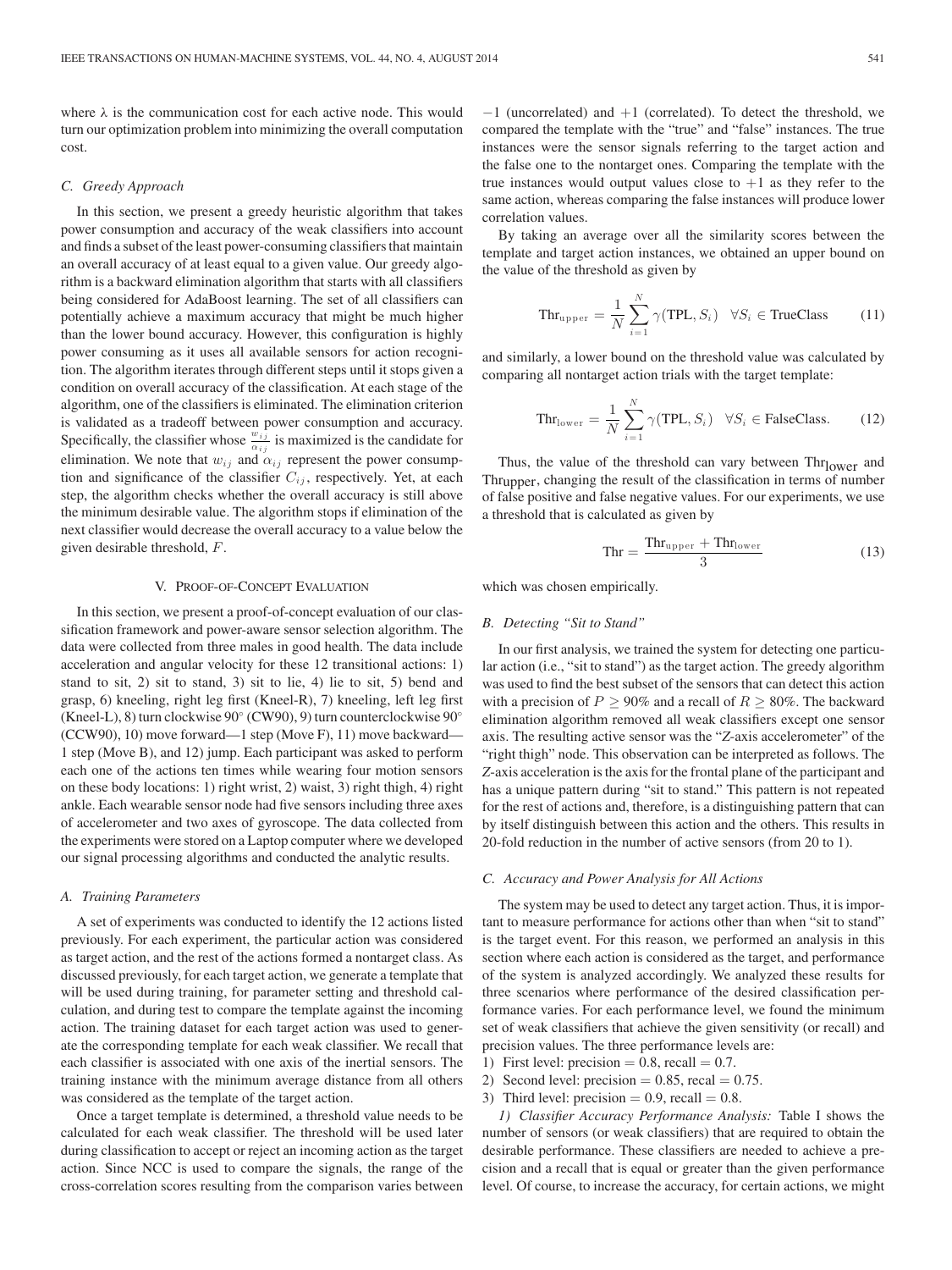| <b>Movement</b>   | Desired accuracy threshold values ( $P = \text{Precision}$ , $R = \text{Recall}$ , $wk = \text{weak classifier}$ ) |              |                                |              |                                                     |              |  |
|-------------------|--------------------------------------------------------------------------------------------------------------------|--------------|--------------------------------|--------------|-----------------------------------------------------|--------------|--|
|                   | $P = 0.8 R = 0.7$                                                                                                  | No. of<br>wk | $P = 0.85 R = 0.75$            | No. of<br>wk | $P = 0.9 R = 0.8$                                   | No. of<br>wk |  |
| Stand to Sit      | $AcZ-3$                                                                                                            | 1            | $AcZ-3$                        | 1            | $AcZ-3$                                             | 1            |  |
| Sit to Stand      | $AcZ-3$                                                                                                            |              | $AcZ-3$                        | 1            | $AcZ-3$                                             | 1            |  |
| Sit to Lie        | $AcZ-4$                                                                                                            |              | $AcZ-4$                        | 1            | AcX-1,AcY-2,AcZ-4                                   | 3            |  |
| Lie to Sit        | $AcY-4$                                                                                                            | 1            | AcY-2, AcZ-3,<br>$AcY-4$       | 3            | $AcY-2$ , $AcZ-3$ ,<br>$AcY-4$                      | 3            |  |
| Bend Grasp        | AcX-1, AcZ-2, AcZ-3                                                                                                | 3            | $AcX-1$ , $AcZ-2$ ,<br>$AcZ-3$ | 3            | $AcX-1$ , $AcY-1$ ,<br>$AcY-2$<br>$AcZ-2$ , $AcZ-3$ | 5            |  |
| Kneel-R           |                                                                                                                    | 15           |                                | 20           |                                                     | 20           |  |
| Kneel-L           | AcX-1, AcZ-1, AcY-4                                                                                                | 3            | $AcX-1$ , $AcZ-1$ ,<br>$AcY-4$ | 3            | $AcX-1$ , $AcZ-1$ ,<br>$AcY-4$                      | 3            |  |
| <b>CW90</b>       |                                                                                                                    | 14           |                                | 14           |                                                     | 17           |  |
| CCW <sub>90</sub> | AcX-2, AcY-3, AcZ-3                                                                                                | 5            | AcX-2, AcY-3,<br>$AcZ-3$       | 5            |                                                     | 10           |  |
|                   | $AcX-4$ , $AcY-4$                                                                                                  |              | $AcX-4$ , $AcY-4$              |              |                                                     |              |  |
| Move F            | AcZ-1, AcZ-2, AcY-3                                                                                                | 3            | AcZ-1, AcZ-2,<br>$AcY-3$       | 3            | $AcZ-1$ , $AcZ-2$ ,<br>$AcY-3$                      | 3            |  |
| Move B            |                                                                                                                    | 20           |                                | 20           |                                                     | 20           |  |
| Jump              |                                                                                                                    | 14           |                                | 14           |                                                     | 20           |  |

 $\overline{0}$ 

 $\Omega$ 

 $0.5$ 

 $\overline{0}$ .

 $\overline{0}$ .

 $\overline{0}$ .

 $\overline{0}$ .

Recall (%)

TABLE I LIST OF ACTIVE SENSORS (WEAK CLASSIFIERS) FOR DETECTING EACH TARGET ACTION



Fig. 3. Measured precision due to using only active sensors for classification. Results are presented for three different performance levels.

Bendard Grass sit osano **Property** O Stand Sitte<sup>Ve</sup> Fig. 4. Measured recall by selecting active sensors reported by backward elimination greedy algorithm.

Precision=0.8, Recall=0.7

Precision=0.9, Recall=0.8

Precision=0.85, Recall=0.75

CCMgo **Move**F

Cyligo

need to increase the number of weak classifiers that should be used by the final classifier combiner. The number of active sensors clearly depends on the action that is intended to be recognized. In most cases, only a few sensors are enough to monitor the target action. However, there are cases such as actions Kneel-R, CW90, Move B, and Jump where a larger number of sensors need to be selected during classification. The list of the weak classifiers used during the classification task, for different levels of accuracy, is shown in Table I. For visualization, the list of the active sensors is eliminated from the table for those actions that require a large number of active sensors. This is the case for actions Kneel-R, CW90, Move B, and Jump, which require 15, 17, 10, and 14 active sensors for the highest calculated performance, respectively. Figs. 3 and 4 illustrate the results of the classification in terms of measured precision and recall. These results are based on the minimum number of weak classifiers.

*2) Power Analysis:* Reducing power consumption of the system usually results in a decrease in classification accuracy of the system. The model developed in this paper aims to minimize power consumption of the system while taking into account classification performance that can be obtained from signal processing and pattern recognition algorithms. As mentioned previously in Section IV, we assume that power consumption due to data transmissions is constant for each active sensor node, and therefore, only power consumption due to template matching and local classifications specifies the most power-consuming weak classifier at each state of the greedy algorithm. The nominal values of power used by the accelerometers and the gyroscopes on TelosB mote are 2.64 and 31.35 mW, respectively. Given that data acquisition from a sensor (i.e., accelerometer or gyroscope) is constant regardless of the number of axes used for classification, we allocate a fixed cost to each sensor even if only a single weak classifier is used. As a result, the power consumption of each weak classifier is equal to the power consumption of the corresponding sensor axis.

In Table II, the power consumption of the classification for each target action is shown for the case of highest precision and recall. As we can see, the values of the power consuming remain very low (e.g., below 10 mW) for almost all the actions. The power needed for the classification increases suddenly when we start to use the weak classifiers associated with the gyroscope sensors. Such power-consuming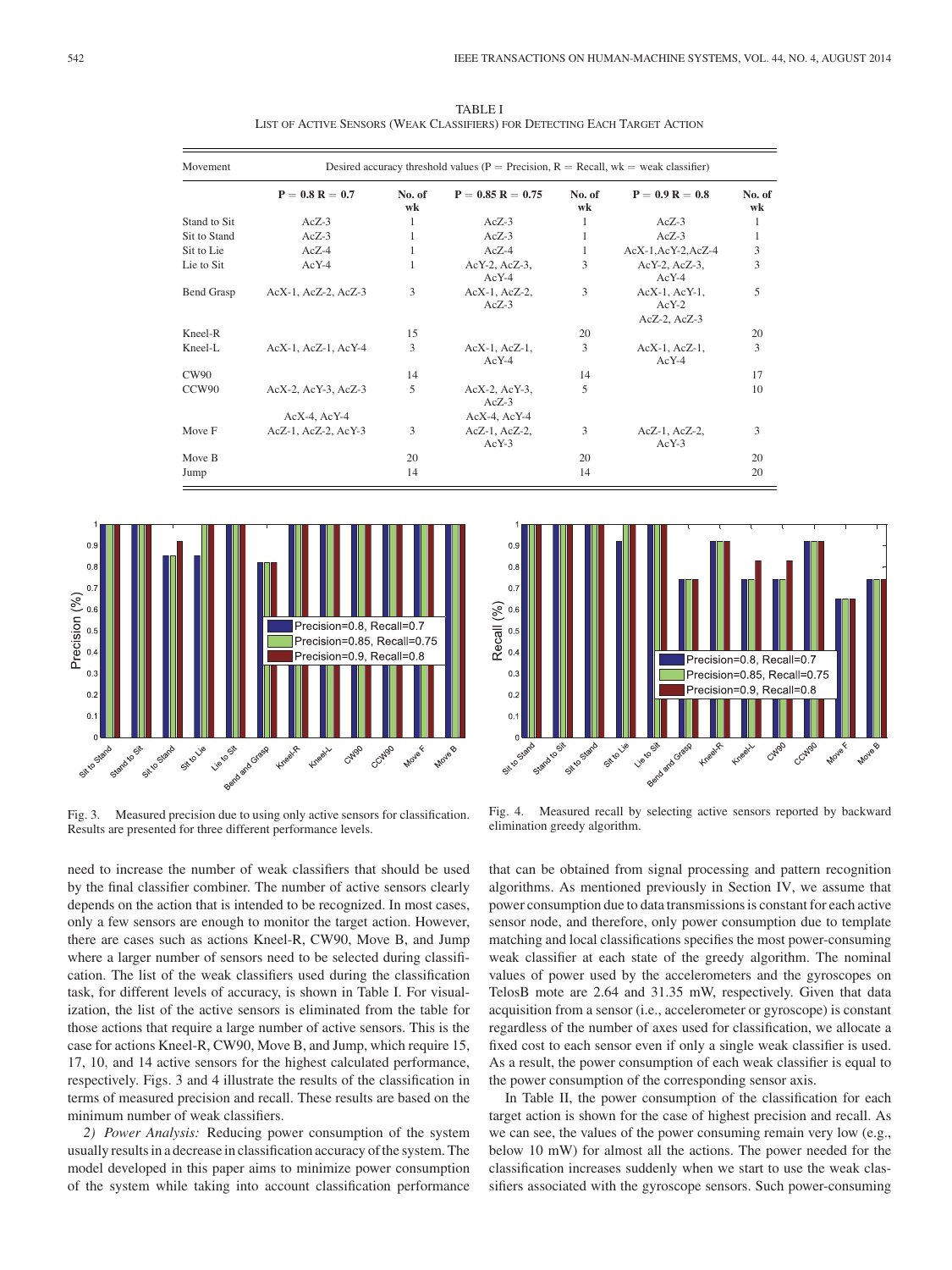TABLE II POWER CONSUMPTION DUE TO POWER-AWARE LEARNING

| Mov.              | W/Optimization [mW] | W/o Optimization [mW] | Saving $[\%]$ |
|-------------------|---------------------|-----------------------|---------------|
| Stand to Sit.     | 2.6                 | 135.9                 | 98.1          |
| Sit to Stand      | 2.6                 | 135.9                 | 98.1          |
| Sit to Lie        | 7.9                 | 135.9                 | 94.2          |
| Lie to Sit        | 7.9                 | 135.9                 | 94.2          |
| <b>Bend Grasp</b> | 7.9                 | 135.9                 | 94.2          |
| Kneel-R           | 135.9               | 135.9                 | $\Omega$      |
| Kneel-L           | 5.3                 | 135.9                 | 96.1          |
| CW90              | 104.6               | 135.9                 | 23.0          |
| CCW90             | 10.6                | 135.9                 | 92.2          |
| Move F            | 7.9                 | 135.9                 | 94.2          |
| Move B            | 135.9               | 135.9                 | $\Omega$      |
| Jump              | 135.9               | 135.9                 | $\Omega$      |
| Avg.              | 47.1                | 135.9                 | 65.4          |



Fig. 5. Cross-validation analysis of precision with set of minimum sensors for classification.

classifiers are selected in order to improve the accuracy of the classification and to achieve the desirable classification performance as requested by the user. The amount of power savings achieved by using our power-aware action recognition framework is shown in the last column in Table II.

#### *D. Generalizability*

The results that we presented in Section V-C are based on a fixed training/test set and using a template-matching approach that we have developed in this paper. We chose a fixed training/test set (rather than a cross-validation approach) in order to be able to demonstrate active sensors, as shown in Table I. In this section, we demonstrate how our results can be generalized under a cross-validation scenario. Furthermore, we show accuracy performance comparison between our approach and a k-NN classifier.

Our performance analysis of template matching relies on two single sets: training and test. We want to analyze our combiner classifier using *k*-fold cross-validation approach, which is powerful in estimating more accurately the classification performance of our system when training and test sets change. Figs. 5 and 6 show the measured precision and recall for the classifier, using  $k = 10$  folds and stratified random subsampling for their construction.

We compared the template-matching results against a feature-based classification approach, often used in activity recognition context: *k*-NN. In this approach, each sensor calculates some features on a window



Fig. 6. Cross-validation analysis of recall with minimum sensors set for classification.

TABLE III COMPARISON OF OVERALL PRECISION AND RECALL LEVELS

| Approach                 | Precision [%] | Recall $\lceil \% \rceil$ |
|--------------------------|---------------|---------------------------|
| <b>Template Matching</b> | 97.8          | 88.9                      |
| $k-NN$                   | 89.2          | 83.3                      |
| Cross Validation         | 96.5          | 91.3                      |

of acquired raw data; then, each set of features is sent to the base station, where the classifier labels the class by a majority vote among the  $k$  closest training examples. Distance between the data is evaluated according to a metric. The most commonly used metrics are Euclidean distance, Manhattan distance, and Hamming distance. Features extracted for classification are basically statistical information about the signal such as mean, standard deviation, energy, and correlation.

We simulated the classification approach in MATLAB, using the *k*-NN classifier with  $k = 5$  (a reasonable value for reducing classification noise) and Euclidean distance metric; for our test purposes, sensors extracted four features from the raw data including mean, standard deviation, minimum value of signal segment, and maximum amplitude of the signal segment. We evaluated the approach using the same dataset used for template matching and, for each movement, only the selected sensors resulting by backward elimination algorithm. We show the average precision and recall values among the movements, concerning only the third performance level and for different test scenarios including template matching with fixed training/test sets, *k*-NN classification, and cross-validation approach.

Results in Table III show that, using the same set of sensors for classification, template matching has a generally better performance level than *k*-NN: 8.64% for precision and 5.56% for recall. Cross validation also demonstrates our classifier effectiveness, showing an excellent generalization level of template matching: precision and recall reach a value higher than 90%.

#### VI. CONCLUSION

In this paper, we proposed a novel classification approach that incorporates two design criteria: energy consumption and classification accuracy. Our system uses simple template-matching blocks to perform coarse classification of human movements on wearable sensor nodes. Only a subset of the sensors is selected for classification purposes where active sensors are determined according to their power consumption as